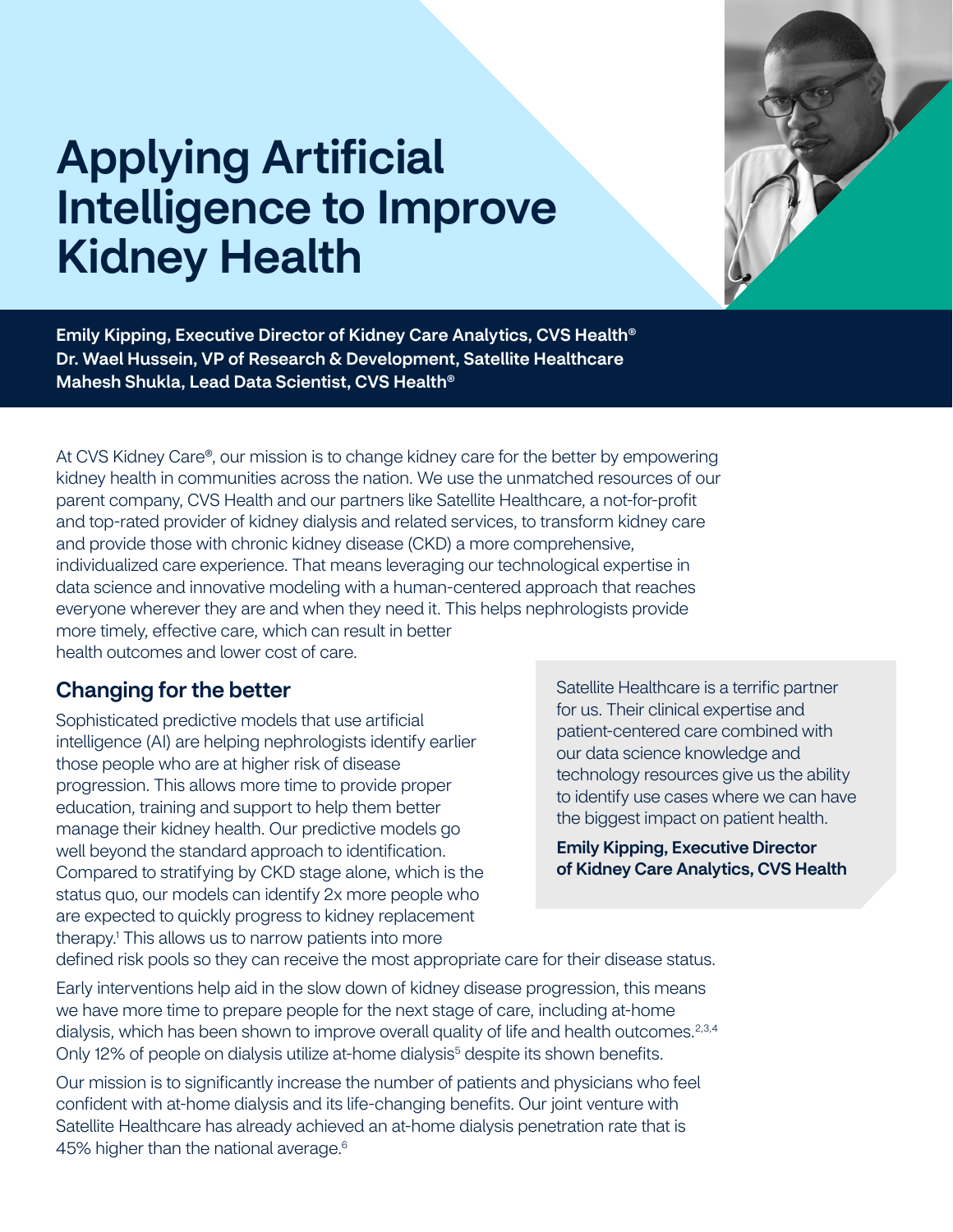Our partnership with Satellite Healthcare allows us to look at kidney treatment protocols from a more complete perspective and it also provides access to more complete kidney patient data. By more thoroughly understanding the entire clinical process and what data is available, we can build models that can better predict patient needs and enable earlier interventions.

# **The Challenges**

The effective use of data and AI to improve care has its challenges. But by acknowledging and understanding what these challenges are, we are better able to overcome them.

#### Silos in health care

One of the biggest obstacles is that providers typically operate in silos. Primary care physicians, nephrologists, nurses, caregivers, health plans and pharmacies have their own unique roles and resulting patient data and insights. Sharing information to get a complete picture of a person's treatment process can be difficult, but very possible.

Nephrologists take many things into consideration for an individual patient. They can be skeptical of AI and predictive models because machines can't do what a doctor does. But then, doctors can't process data the way that a machine can. The bottom line is that, when done correctly, these models can be an important tool to help nephrologists get a better overall view of their patients.

Dr. Wael Hussein, VP of Research & Development, Satellite Healthcare

#### Data context

Not all data is the same. But recognizing this upfront helps avoid false assumptions which can significantly impact predictive model accuracy. Our models are constructed with a fuller understanding of data nuances and limitations, achieved through asking many questions including:

- How was this data captured?
- Why was this data captured?
- What is the actual source of this data?

By answering these and many other questions, we can understand the data better and take any limitations into consideration as models are being built.

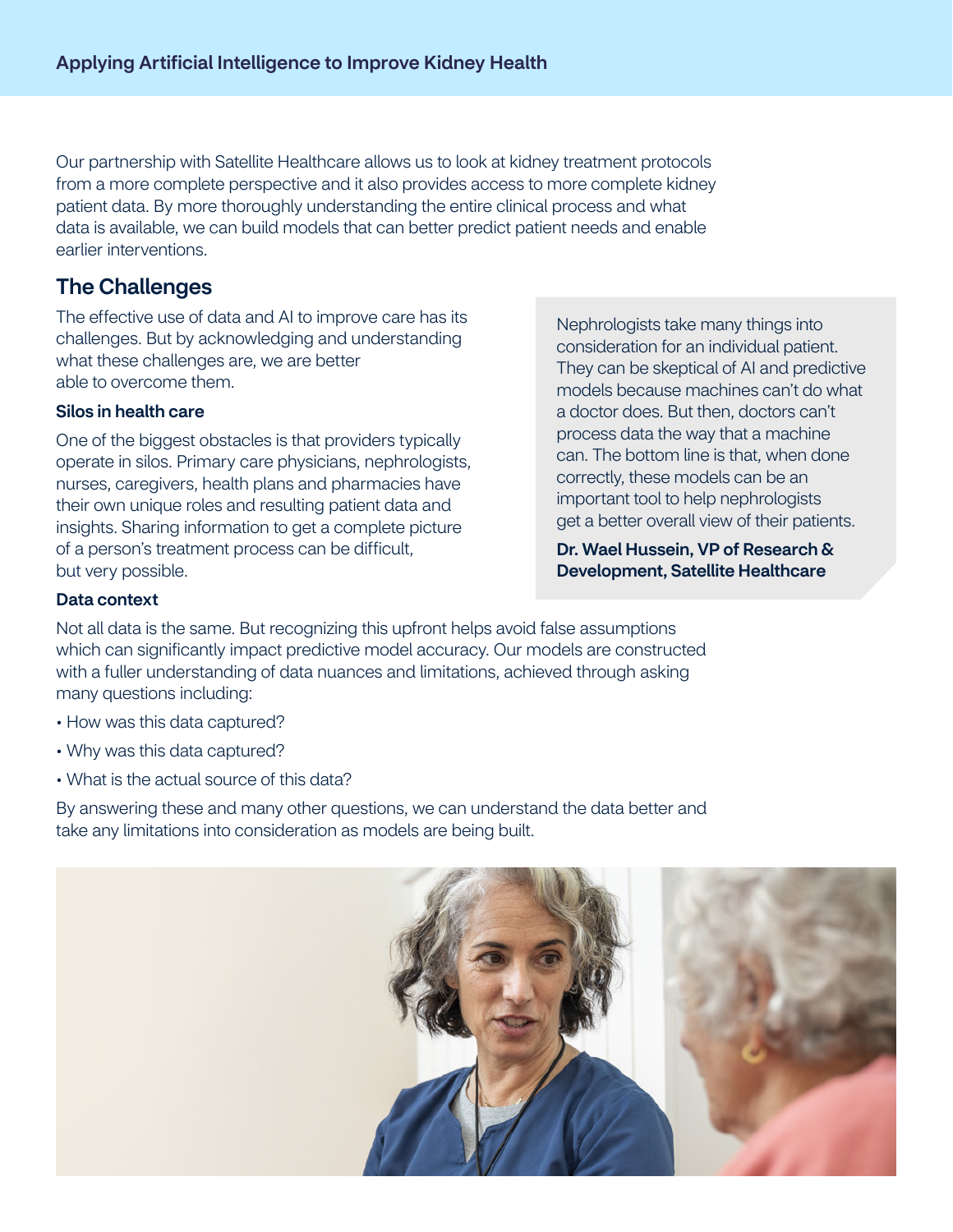### Overcoming the Challenges

The key to overcoming the challenges to the effective use of data, is bringing together the combined expertise and resources of CVS Kidney Care and Satellite Healthcare.

CVS Kidney Care, in partnership with CVS Health®, brings the technical know-how with a wealth of predictive modeling and AI experience, plus access to data sets of 20 million patients. Satellite Healthcare, a consistent leader in quality and the top ranked dialysis provider for patient experience<sup>7</sup>, provides the clinical expertise and patient perspective.

Together, we have created a fully collaborative process that overcomes the challenges to the effective use of data and AI. The process involves:

- Identifying goals we think we can influence
- Getting data and creating training models
- Making sure models work effectively
- Designing interventions to improve patient outcomes
- Looking at results and repeating cycles with refinements
- Identifying new goals

#### Current Projects

- Fluid-related hospitalization this will help identify at-risk patients so we can set up processes for appropriate interventions, such as further education on fluid management, and/or additional dialysis sessions.
- Home dropout provides key individual level risk factors to the renal nurse and patient, and defines additional interventions and/or respite care so they can continue their dialysis in the home or have a safe transition to the next modality.

With better care for patients as our mission, we continually look for ways to utilize AI to identify and support new use cases.



It takes the combined effort of the full team — doctors, nurses, technicians, patients, caregivers, data scientists and software engineers all working together to produce algorithms that are tied to realistic use cases. And we need to be upfront about any limitations. This will allow us to use AI most effectively.

Dr. Wael Hussein, VP of Research & Development, Satellite Healthcare

We and our colleagues at Satellite Healthcare firmly believe that home dialysis leads to better outcomes for suitable patients, so we want to support patients so they remain on home therapy. By working closely together, we can utilize AI to develop the right predictive model for early intervention to minimize drop-outs.

Mahesh Shukla, Lead Data Scientist at CVS Health